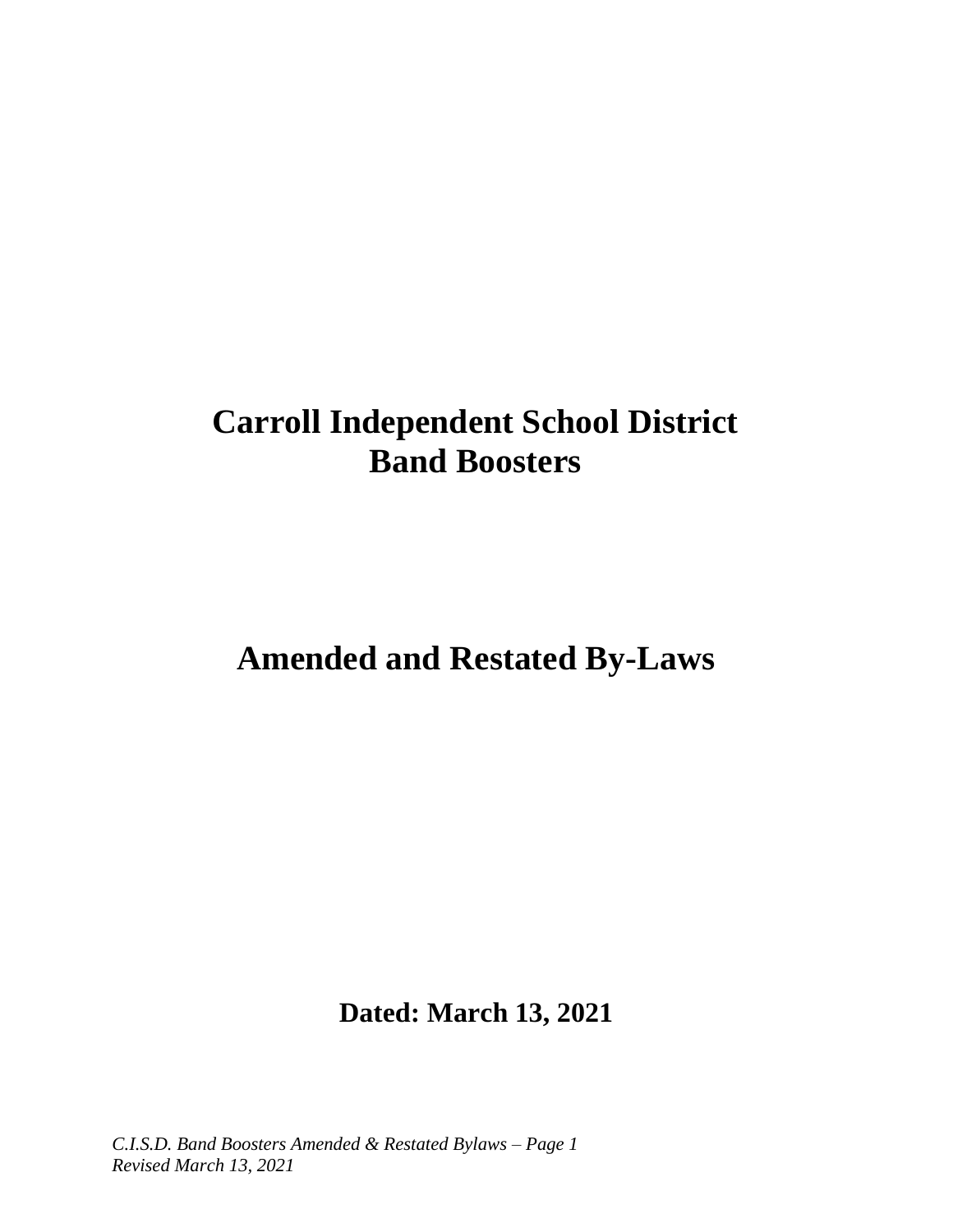# **CISD Band Boosters Amended & Restated Bylaws - Index**

**Article I – Name**

- 1.01 Name
- **Article II – Purpose**
	- 2.01 Organization
	- 2.02 Purpose
- **Article III – Membership**
	- 3.01 Members
	- 3.02 Voting Members

#### **Article IV – General Meetings**

- 4.01 Date, Time and Location
- 4.02 Quorum and Voting
- 4.03 Roberts Rules of Order
- 4.04 Annual Meeting

#### **Article V – Officers, Elections and Terms of Office**

- 5.01 Board of Directors (Executive Board)
- 5.02 Eligibility
- 5.03 Election of Directors/Officers
- 5.04 Transfer of Responsibility
- 5.05 Term of Office
- 5.06 Vacancies
- 5.07 Removal of Board Members
- 5.08 Compensation
- 5.09 Meetings
- 5.10 Quorum and Voting
- 5.11 The Nominating Committee
- 5.12 Presentation of Slate and Voting
- 5.13 Conflicts of Interest
- 5.14 Other Policies
- 5.15 Material Contracts and Agreements
- 5.16 Communications

#### **Article VI – Duties and Functions of Executive Board Members**

- 6.01 President
- 6.02 First Vice President (Fundraising)
- 6.03 Second Vice President (Marching Season)
- 6.04 Third Vice President (Membership Programs)
- 6.05 Fourth Vice President (Program Events)
- 6.06 Fifth Vice President (Communications)
- 6.07 Treasurer
- 6.08 Secretary
- 6.09 Parliamentarian
- 6.10 At-Large Board Members

#### **Article VII – Standing Committees**

- 7.01 Overview
- 7.02 Committees

#### **Article VIII – Fiscal Activities**

- 8.01 Fiscal Year
- 8.02 Audits
- 8.03 Budget Committee
- 8.04 Disbursements
- 8.05 Tax Exempt Compliance per IRC Section 501 (c)(3)

#### **Article IX – Amendments**

9.01 Amendments

*C.I.S.D. Band Boosters Amended & Restated Bylaws – Page 2 Revised March 13, 2021*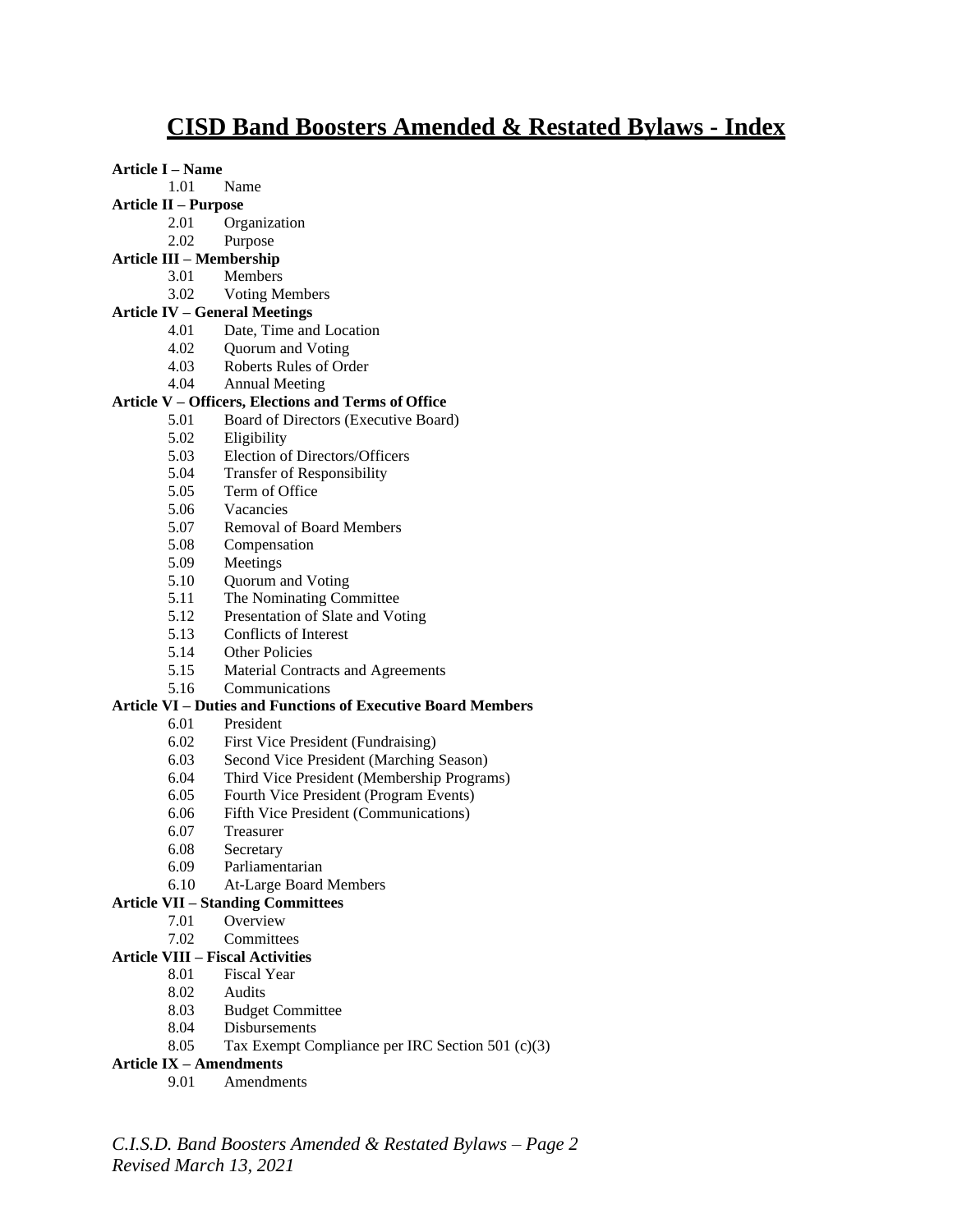# **Amended and Restated By-Laws Carroll Independent School District Band Boosters**

## **ARTICLE I – NAME**

**1.01 Name.** The name of this organization shall be the **Carroll Independent School District Band Boosters** (hereafter referred to as **CBB**)

## **ARTICLE II – PURPOSE**

**2.01 Organization.** The CBB is organized exclusively for charitable and educational purposes within the meaning of section  $501(c)(3)$  of the Internal Revenue Code. This organization will abide by all guidelines and regulations set forth by the **Carroll Independent School District** (hereafter referred to as **CISD**) and **Texas University Interscholastic League**  (hereafter referred to as **U.I.L**.) as well as State and Federal Laws as they apply to Non Profit Tax Exempt organizations.

**2.02 Purpose.** The purpose of the CBB is to support and promote the CISD band program and its directors, at all levels, through volunteers, organizational support, financial support and community involvement.

## **ARTICLE III – MEMBERSHIP**

**3.01 Members.** All parents and legal guardians of **current** CISD Band, Color Guard, and Winter Guard students ("Band Students"); all full time or part time band directors employed by CISD ("Band Directors"), who shall participate in an advisory capacity; and other persons who support the CISD band program are eligible to attend the CBB general meetings.

**3.02 Voting Members.** Parents and legal guardians of current Band Students who are current on all fees and other financial obligations relating to the CBB and the band program are eligible to vote at CBB meetings.

## **ARTICLE IV – GENERAL MEETINGS**

**4.01 Date, Time and Location.** The general membership shall meet once a month, (except in July) or as directed by the Executive Board. The meetings shall be at either Carroll Senior High School or Carroll High School or any other location and time as directed by the Executive Board and reflected with reasonable advance notice in the Band Calendar. General meetings are open to all Members, with guests and other non-members attending at the discretion of the presiding officer.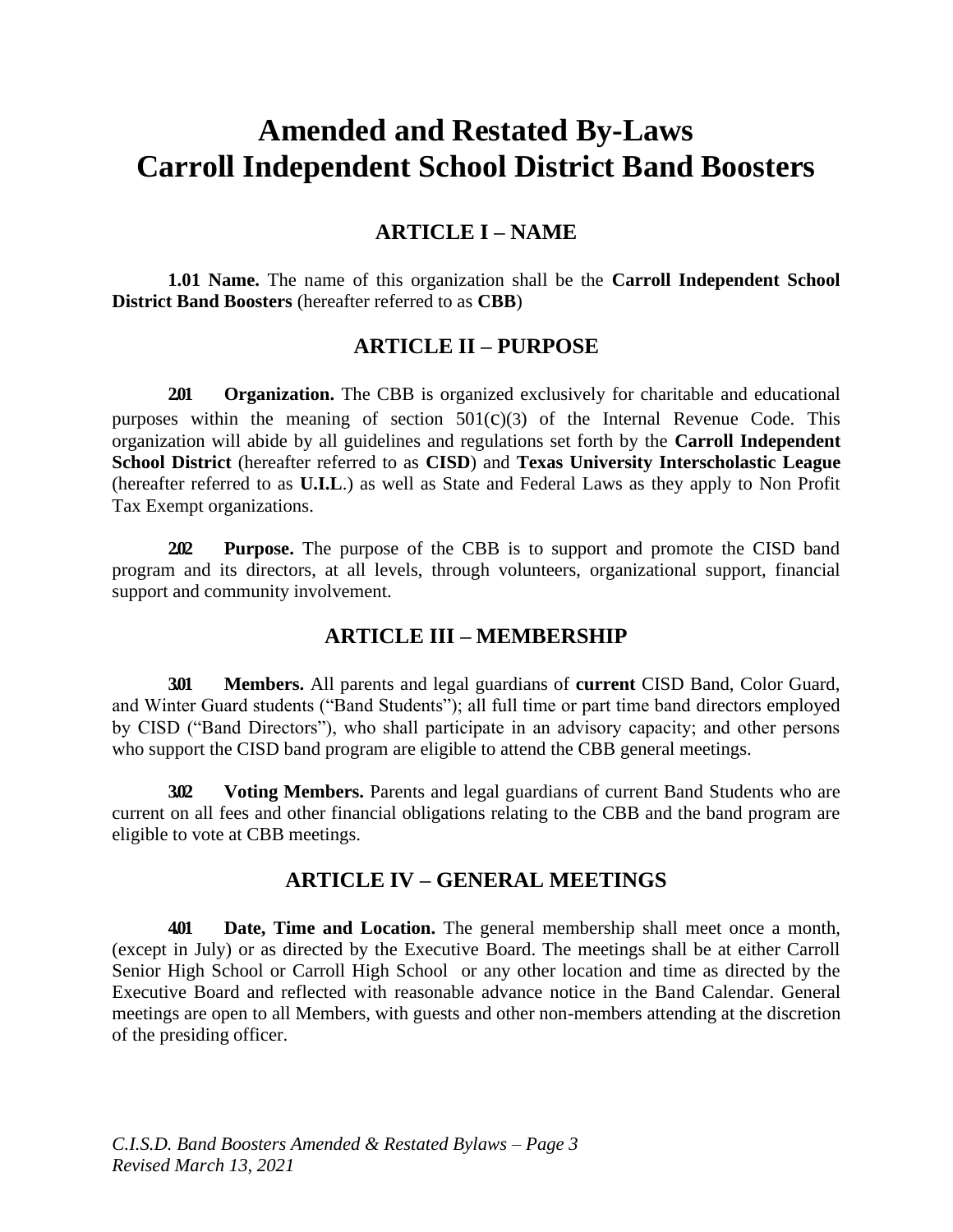**4.02 Quorum and Voting.** In order to transact business, a quorum shall consist of twenty (20) Voting Members, excluding the President who shall only vote in case of a tie. Voting shall be decided by the simple majority of attending Voting Members.

**4.03 Roberts Rules of Order.** All meetings of the Executive Board and Committees and General Meetings shall be conducted pursuant to Roberts Rules of Order as set forth in the latest revision.

**4.04 Annual Meeting**. The annual membership meeting shall be held on the first Tuesday of May each year and the business to be conducted at that meeting shall include the election of directors/officers for the following year. An electronic notice of such meeting along with the proposed slate of directors/officers will be sent reasonably in advance to all Members' email addresses in the CBB's database and posted on the band website.

## **ARTICLE V – BOARD OF DIRECTORS, OFFICERS, ELECTIONS AND TERMS OF OFFICE**

**5.01 Board of Directors ("Executive Board").** The business of CBB shall be managed by a Board of Directors of not more than eleven (11) members and consisting of all the elected officers (hereafter "Board Members"). The Executive Board shall have control and management of the affairs of CBB.

**5.02 Eligibility**. All Voting Members are eligible to be elected and serve as Board Members. If a Board Member becomes ineligible during his term, the Executive Board, by a two-thirds vote, can determine if circumstances exist to justify the Board Member completing his term. In order to be nominated for the President position, the nominees must be current Board Members.

**5.03 Election of Directors/Officers.** The directors/officers for the next year shall be chosen at the annual meeting.

**5.04 Transfer of Responsibility.** New directors/officers shall take office on the first day of the new fiscal year as defined in 8.01.

**5.05 Term of Office.** Each elected office term shall be for one year. No booster member shall hold the same elected office more than two consecutive years. Any officer's 2 year term may be extended by a majority vote of the Board.

**5.06 Vacancies.** In the event of a vacancy of an elected office, the vacancy will be filled by appointment approved by majority of the Board.

**5.07 Removal of Board Members.** A Board Member may be removed when, by a two-thirds vote, the Executive Board finds that there is sufficient cause for such removal.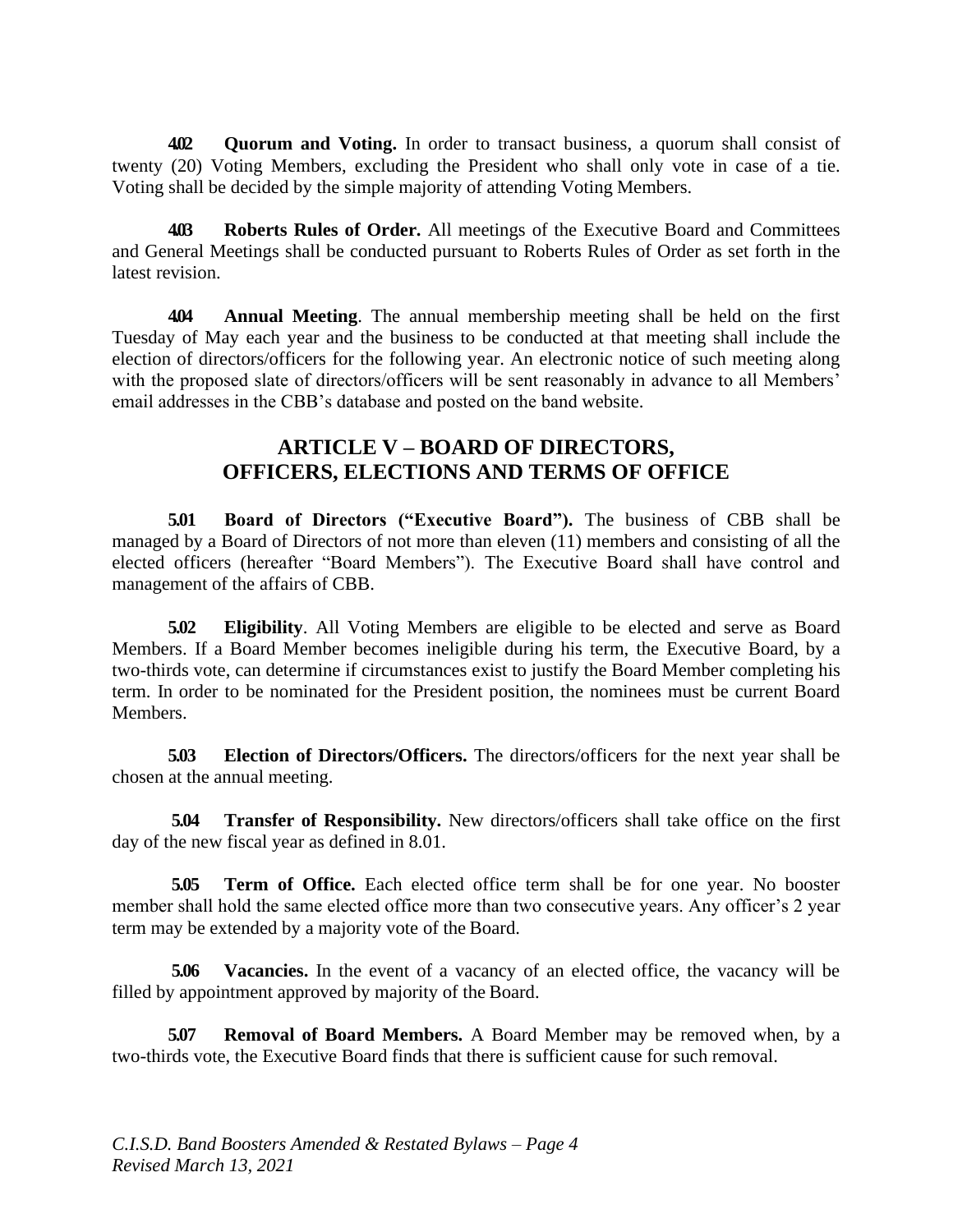**5.08 Compensation.** No Board Members or appointed Committee Members shall receive compensation of any kind for their service as a Board Member; provided, however, that the Treasurer may receive compensation as approved by the Executive Board. Board Members may be reimbursed for out-of-pocket expenses associated with their service as a Board Member as approved by the Executive Board.

**5.09 Meetings.** The Executive Board may make such rules and regulations regarding its meetings as it may in its discretion determine necessary. A special Executive Board meeting may be called by any two (2) Board members with no less than 72 hours written notice to all Board members of the date, time, place and subject matter/agenda of the meeting. Notice may be sent electronically provided that receipt of such notice is confirmed.

**5.10 Quorum and Voting.** Sixty five percent (65%) of the Board Members shall constitute a quorum. Each Board Member shall have one vote and voting may be done by proxy. Voting shall be decided by the simple majority of attending Board Members.

**5.11 The Nominating Committee**. The Parliamentarian shall chair the Nominating Committee which shall consist of at least five (5) members (including the Parliamentarian), at least one (1) other Board Member, one Standing Committee Chairman/Coordinator, and two (2) Voting Members at large. The CBB President shall **not** be a member of the Nominating Committee. The Nominating Committee shall be appointed by the President prior to the March general meeting.

**(a) Responsibilities** - The duties of the committee shall be to form a slate of elective officers for presentation to the general membership. No one may be nominated for any position without his/her consent.

**(b) Other Duties**- While in the process of forming the slate of nominees, the committee shall attempt to fill Standing Committee Chairs/Coordinators.

**5.12 Presentation of Slate and Voting.** The slate of Executive Board nominees shall be presented and voted upon at the annual membership meeting in May. Nominations may also be made from the floor with the prior consent of the nominee. Voting shall be by a show of hands unless there are multiple nominees for any one office in which case voting shall be by written ballot. Board Members shall be chosen by a simple majority of the members present and voting.

**5.13 Conflicts of Interest.** All Board Members shall be required to comply with the current version of the CBB Conflict of Interest Policy.

**5.14 Other Policies.** All Board Members shall be required to comply with all other CBB policies as approved and/or adopted by the Executive Board.

**5.15 Material Contracts and Agreements**. Any proposed Material contract or agreement must be approved by a majority of the Executive Board prior to being executed. For the purposes of this section 5.15, "Material" includes but is not limited to (i) any sponsorship, affinity, partnership or similar agreements, (ii) any contract or purchase order pertaining to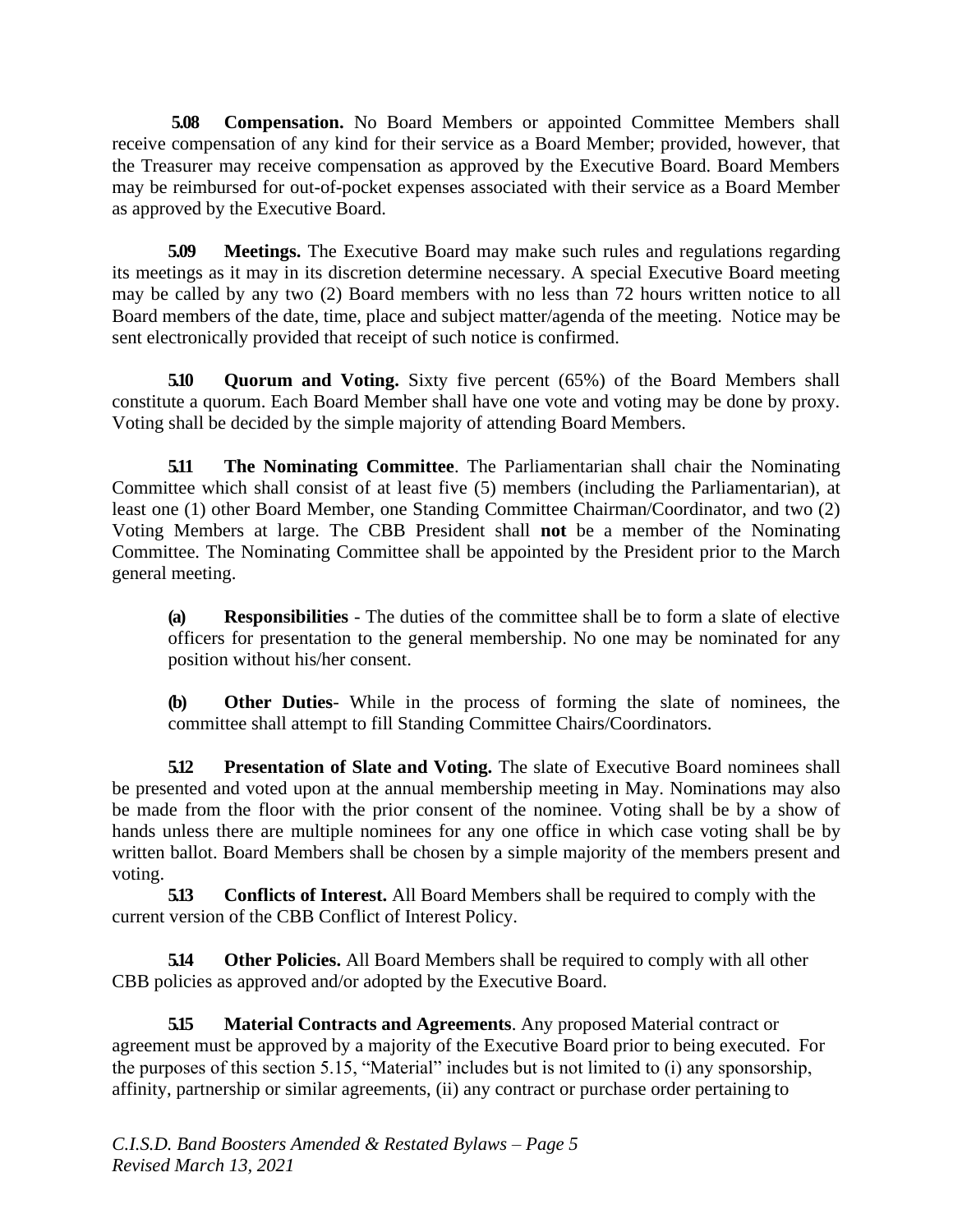budgeted expenditures in excess of \$10,000, and (iii) contract or purchase order pertaining to unbudgeted expenditures in excess of \$1,500.

**(a)** The President and Treasurer acting together may approve sponsorship agreements provided that (i) the sponsorship is documented using the standard form of sponsorship agreement approved by the Executive Board and (ii) notice of the intent to approve such a contract, along with relevant details, is provided to each member of the Executive Board at least 3 full business days in advance (the "Notice Period", such notice may be given via email). During the Notice Period, any Executive Board member may notify the President or Treasurer that they wish the proposed sponsorship to be considered by the full Executive Board, in which case the authorization granted herein to the President and Treasurer is void.

**5.16 Communications**. Written or oral communications which purport to represent the Executive Board shall be approved in advance by a majority of the Executive Board.

# **ARTICLE VI – DUTIES AND FUNCTIONS OF OFFICERS**

## **6.01 President shall:**

- preside at all meetings
- appoint all Committee Chairs/Coordinators as the need arises and as deemed necessary to promote the objectives of the CBB
- understand U.I.L rules and ensure that CBB is in compliance
- serve as an ex-officio member of all such committees except the Nominating Committee
- chair the Budget Committee
- have the authority to sign checks on behalf of the CBB
- represent the CBB in communications with the school administration
- responsible for Carroll Band trips

## **6.02 First Vice President (Fundraising) shall:**

- assume the position of President in the event of absence or resignation of the President
- be an ex-officio member of committees as requested by the President
- be responsible for all general fundraising as outlined in Section 7.02 and described in Article VII
- be responsible for all Student Trip Account fundraising activities as outlined in Section 7.02 and described in Article VII
- understand U.I.L. rules and ensure that the CBB is in compliance in regards to stated responsibilities
- have the authority to co-sign checks on behalf of the CBB
- perform any other duties as may be delegated by the President

## **6.03 Second Vice President (Marching Season) shall:**

- assume the position of President in the event of absence of the President & First Vice President
- be an ex-officio member of committees as requested by the President
- be responsible for all Marching as outlined in Section 7.02 and described in Article VII
- understand U.I.L. rules and ensure that the CBB is in compliance in regards to stated

*C.I.S.D. Band Boosters Amended & Restated Bylaws – Page 6 Revised March 13, 2021*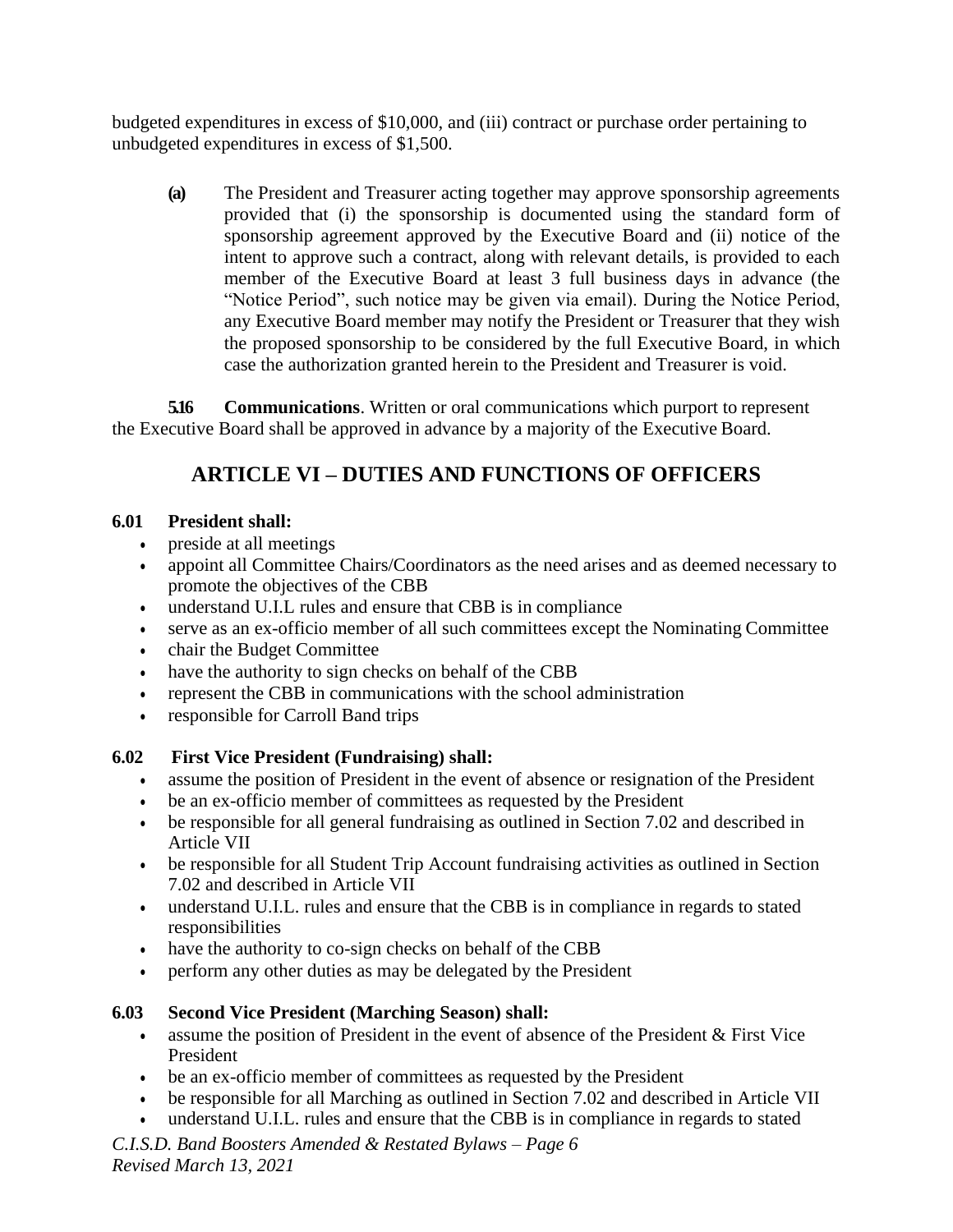responsibilities

- have the authority to co-sign checks on behalf of the CBB
- perform any other duties as may be delegated by the President

#### **6.04 Third Vice President (Membership Programs) shall:**

- be an ex-officio member of committees as requested by the President
- be responsible for all Summer Marching Band activities, Registration, Photography Coordination, Auditions, Spring Hospitality & Volunteer Coordination as described in Article VII
- understand U.I.L. rules and ensure that the CBB is in compliance in regards to stated responsibilities
- perform any other duties as may be delegated by the President

## **6.05 Fourth Vice President (Program Events) shall:**

- be an ex-officio member of committees as requested by the President
- be responsible for the Band Banquet, Band Store, Senior Recognition Night, Letter Jackets, Concert Programs, and UIL/TMEA Competition paperwork as outlined in Section 7.02 and described in Article VII
- understand U.I.L. rules and ensure that the CBB is in compliance in regards to stated responsibilities
- perform any other duties as may be delegated by the President

## **6.06 Fifth Vice President (Communications) shall:**

- be an ex-officio member of committees as requested by the President
- be responsible for Booster info on the band website and band eblasts
- understand U.I.L. rules and ensure that the CBB is in compliance in regards to stated responsibilities
- be the liaison to the Jazz program
- be the Color Guard/Winter Guard liaison
- be the liaison to the Percussion program
- perform any other duties as may be delegated by the President

## **6.07 Treasurer shall:**

- maintain financial records for all the CBB activities
- maintain and reconcile bank accounts and investment account
- be responsible for accounting and depositing all monies
- maintain student trip account balances and issue individual student account statements for the Spring trip
- process annual registration funds and allocate those across accounts
- be responsible for paying all authorized purchases
- render a detailed monthly financial report including revenue, disbursements and assets to the Executive Board and Band Directors.
- render a monthly financial report to the organization at the regularly scheduled general membership meetings
- have authority to sign checks on behalf of CBB as determined by the Executive Board
- prepare the annual budget
- be responsible for providing the necessary information to the Tax Accountant in a prompt

*C.I.S.D. Band Boosters Amended & Restated Bylaws – Page 7 Revised March 13, 2021*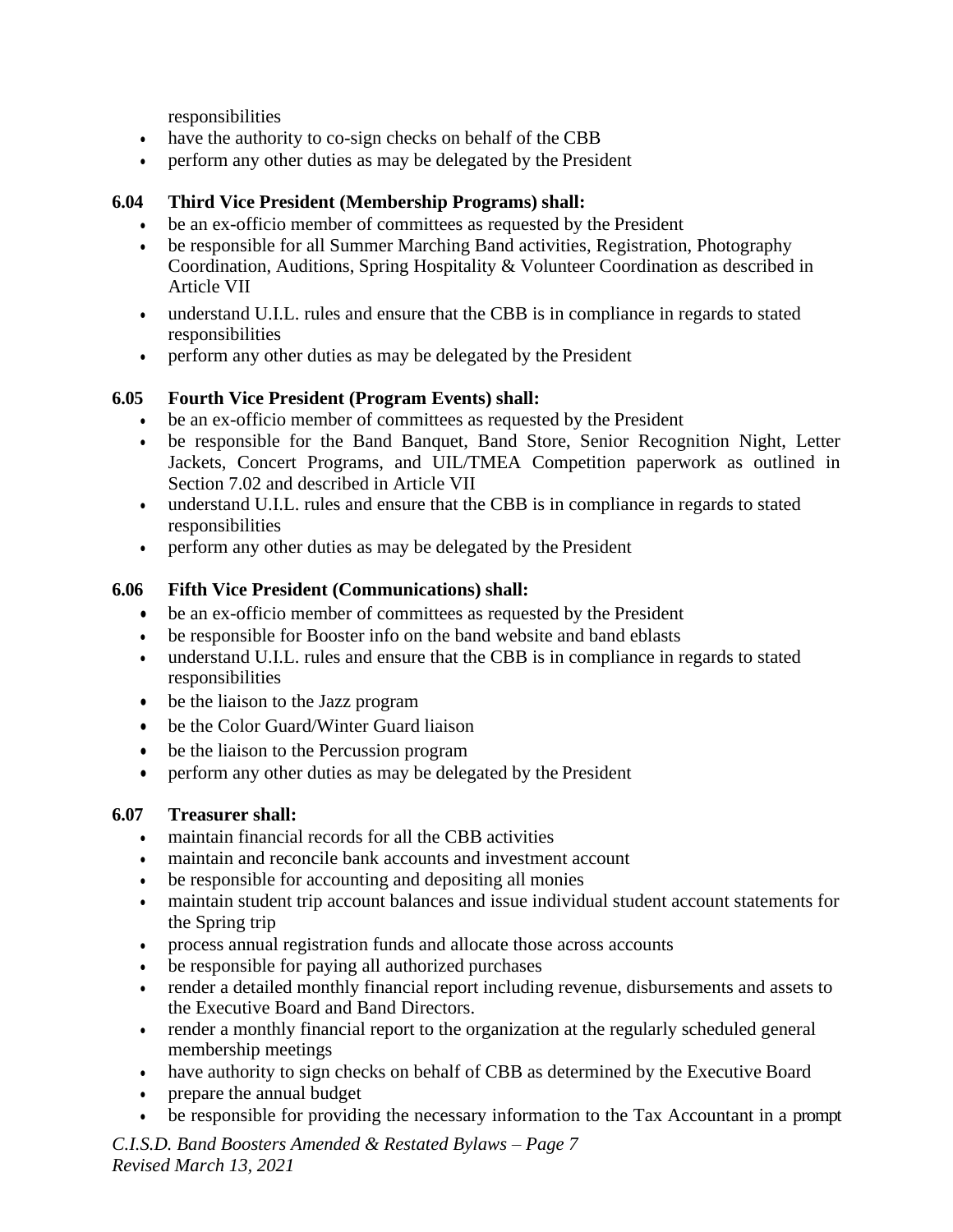and accurate manner for the filing of Form 990 after the June 30th year-end closing as per the Federal Tax Laws

- be responsible for the filing of the Texas Sales and Use Tax Return as required, either quarterly or yearly, by the State of Texas Comptroller and secure state sales tax exemption status for any out of state trips
- prepare and issue a Form W-2 for each contractor
- ensure all other official filings shall be completed prior to transfer of duties
- support the annual audit
- coordinate with annual registration chair, trip chairs, colorguard, and band directors
- understand U.I.L. rules and ensure that the CBB is in compliance in regards to stated responsibilities
- perform any other duties as may be delegated by the President

#### **6.08 Secretary shall:**

- record and retain the minutes of all regular meetings and Executive Board meetings
- provide a copy of the minutes to the Executive Board prior to the next month's meeting and present minutes of the prior month's meeting at each general membership meeting for approval
- handle miscellaneous correspondence for the CBB organization as the need arises
- provide a membership register at each meeting for members to sign.
- be responsible for the Student Database and E-Mails as outlined in Section 7.02 and described in Article VII
- understand U.I.L. rules and ensure that the CBB is in compliance in regards to stated responsibilities
- perform any other duties as may be delegated by the President

## **6.09 Parliamentarian shall:**

- have Parliamentary authority at all meetings
- make sure the organization is functioning according to the CBB By-Laws as adopted and/or amended
- ensure that a Quorum is met for all meetings
- make recommendations for amendments to the by-laws as the need arises
- understand U.I.L. rules and ensure that the CBB is in compliance in regards to stated responsibilities
- chair the Audit Committee as outlined in Section 7.02 (a) and described in Article VII and Section 8.02
- chair By-Laws Committee as outlined in Section 7.02 (j), when needed,  $\&$  as decided by the Executive Board
- chair the Nominating Committee as outlined in Section 7.02 (t) and described in Section 5.11
- chair the Scholarship Committee as outlined in Section 7.02 (w) and described in Article VII

## **6.10 At-Large Board Members (up to two):**

- may be filled at the discretion of the Executive Board
- shall perform duties as may be delegated or assigned by the President
- shall understand U.I.L. rules and ensure that the CBB is in compliance in regards to stated responsibilities

*C.I.S.D. Band Boosters Amended & Restated Bylaws – Page 8 Revised March 13, 2021*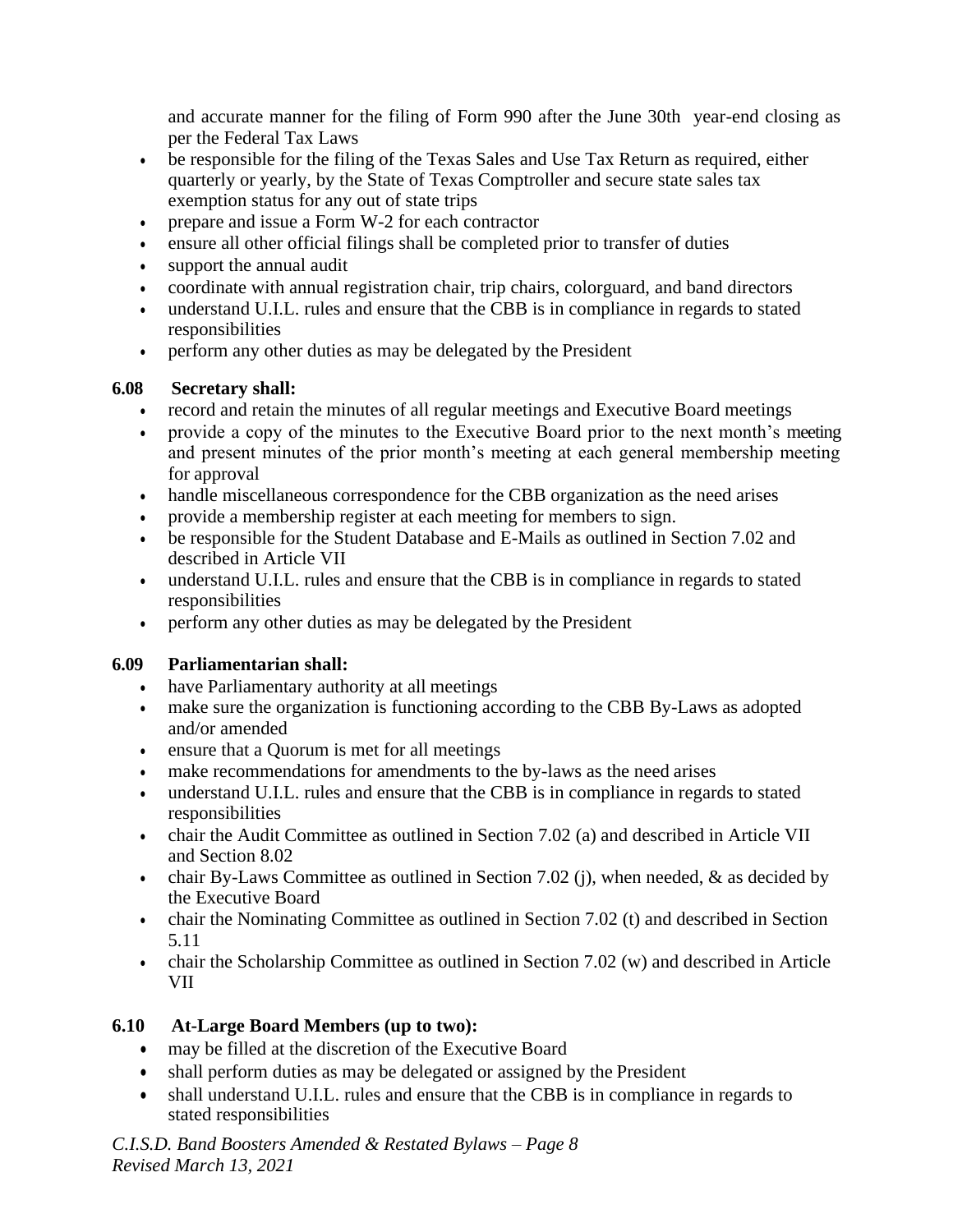## **ARTICLE VII – STANDING COMMITTEES**

**7.01 Overview.** All committees of this organization, as well as each Chairperson(s)/Coordinators(s), shall be approved by the Executive Board.

- **(a) Committees -** The following positions, as outlined in Section 7.02, are recommended standing committees but may be changed by the Executive Board as the need arises and as is necessary to achieve the objectives of the organization without amendment to the bylaws.
- **(b) Attendance at Meetings -** Standing Committee chairpersons/coordinators are expected to attend the monthly general membership meetings. If unable to attend, a written report should be delivered to the relevant Executive Board Member(s)having oversight responsibility for the Committee.
- **(c) Committee Members**. The Chairperson/Coordinator has the authority to choose their own committee members, with the advice and consent of the relevant Executive Board Member.
- **(d) Terms of Position.** Each Chairperson/Coordinator shall serve for one year.
- **(e) Record keeping.** Chairpersons/Coordinators shall maintain a working notebook with a timeline for Committee work, including suggestions to pass on to their successors, and will keep the relevant Executive Board Member informed regarding the Committee's activities and any material issues or concerns.

#### **7.02 Committees & Responsibilities**

- **(a) Audit**. *[Fall]*  Conducts review of financial records after the fiscal year end; consists of three (3) Voting Members not involved with disbursement or control of the organization's finances
- **(b) Band Banquet** *[Spring - May] -* organizes and prepares for the annual Spring Band Banquet
- **(c) Band Bistro** *[Spring February]* **-** organizes and prepares for the annual Band Bistro which includes dinner, student entertainment and silent auction. The Bistro has a co-chairman that handles the silent auction
- **(d) Band Calendar** *[All year] -* prepares a Band Calendar as directed by the Band Directors which is initially published in late April and updated throughout the following school year – also makes calendar available for summer mailings
- **(e) Band Directors' Administrative Assistant** *[All year] -* provides administrative support to the Band directors on a scheduled and as needed basis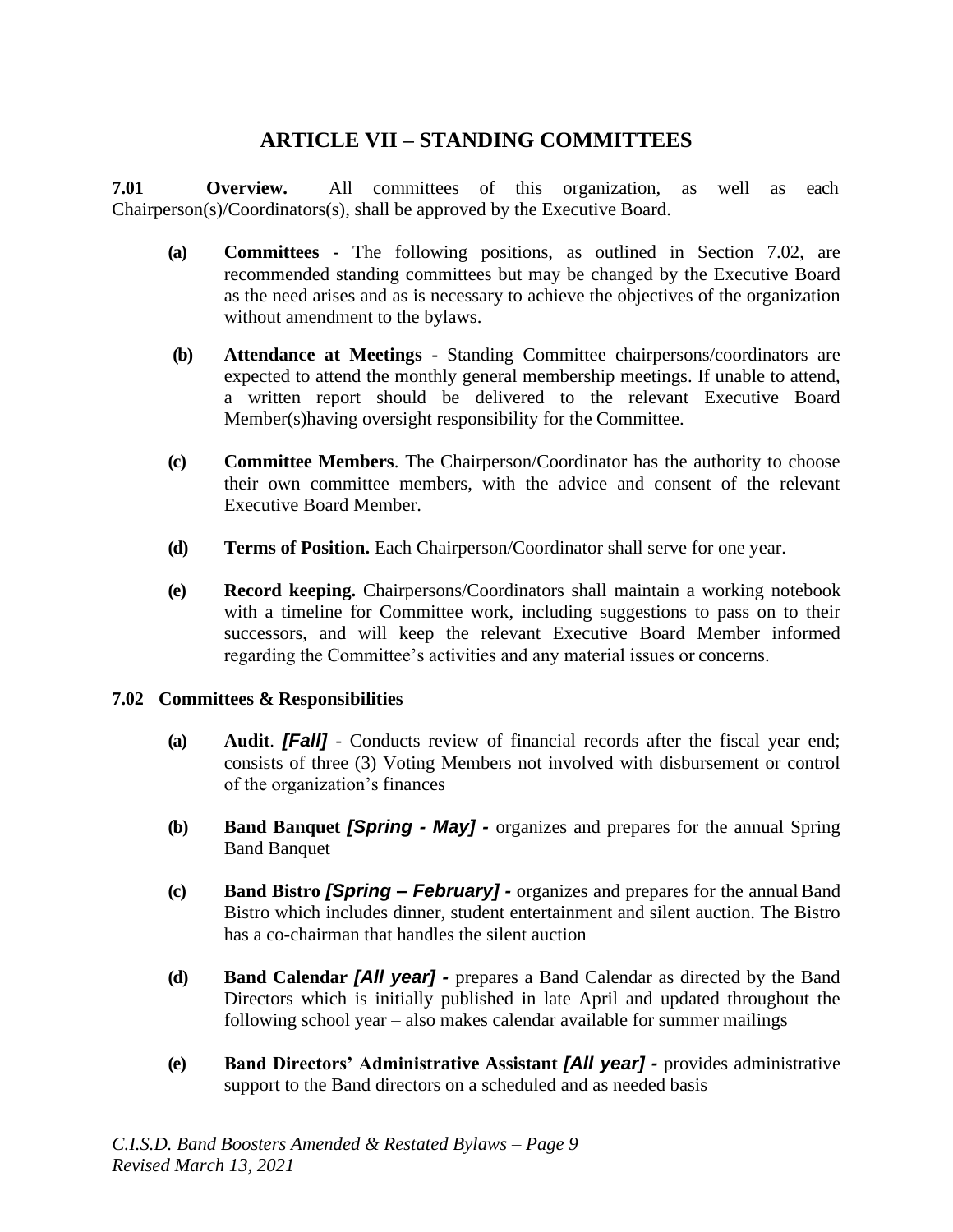- **(f) Band Fees/Uniform Accessories** *[Fall – August] -* collects all Band Fees and orders and distributes marching accessories (e.g. t-shirts, shoes, gloves, bags) and ensures that all necessary Band Forms are completed and distributed to appropriate personnel
- **(g) Band Photos** *[Fall & Spring] -*organizes fall and spring photos in conjunction with Band Directors
- **(h) Band Store** *[All year] –* Manages the online sales of band spirit apparel, yard signs, decals and accessories; coordinates designs and merchandise orders with vendors; distributes orders through front porch pick up.
- **(i) Bus Seating/Chaperones** *[All year; weekly during football season] -* coordinates (with the Band Directors) student seating and required chaperones for all football games and competitions
- **(j) By-Laws Committee** *[As required]*  reviews and recommends revisions to the CBB By-Laws
- **(k) Color Guard/Winter Guard Liaison** *[All year – heavy in fall] -* coordinates with the Color Guard Instructor(s) and the CBB
- **(l) Concert Programs** *[All year] -* compiles Winter & Spring Concert Programs
- **(m) Database** *[All year] -* maintains Student/Parent Band Database throughout entire school year; distributes database to Executive Board and appropriate committee chairs
- **(n) E-Mail** *[All year] -* using the Data base, develops email lists and coordinates with Band Directors and Executive Board to issue weekly emails during Marching season and any other emails as necessary throughout the year
- **(o) Equipment Transportation** *[All year; weekly during football season]*  coordinates with Band Directors and insures qualified drivers are available for area events to transport instruments
- **(p) Student Trip Account Fundraisers** *[Fall] –* coordinates, procures and distributes sales items for Student Account Fundraiser
- **(q) Historian** *[All year] -* responsible for recording the events of the year via video and still photography and prepares CD/DVD for sale and for presentation at Band Banquet
- **(r) Incoming Band Student Information Sessions** *[Fall & Spring] -* coordinates with Band Directors for 8th grade band information sessions and parent information sessions during FISH camp for incoming freshmen marchers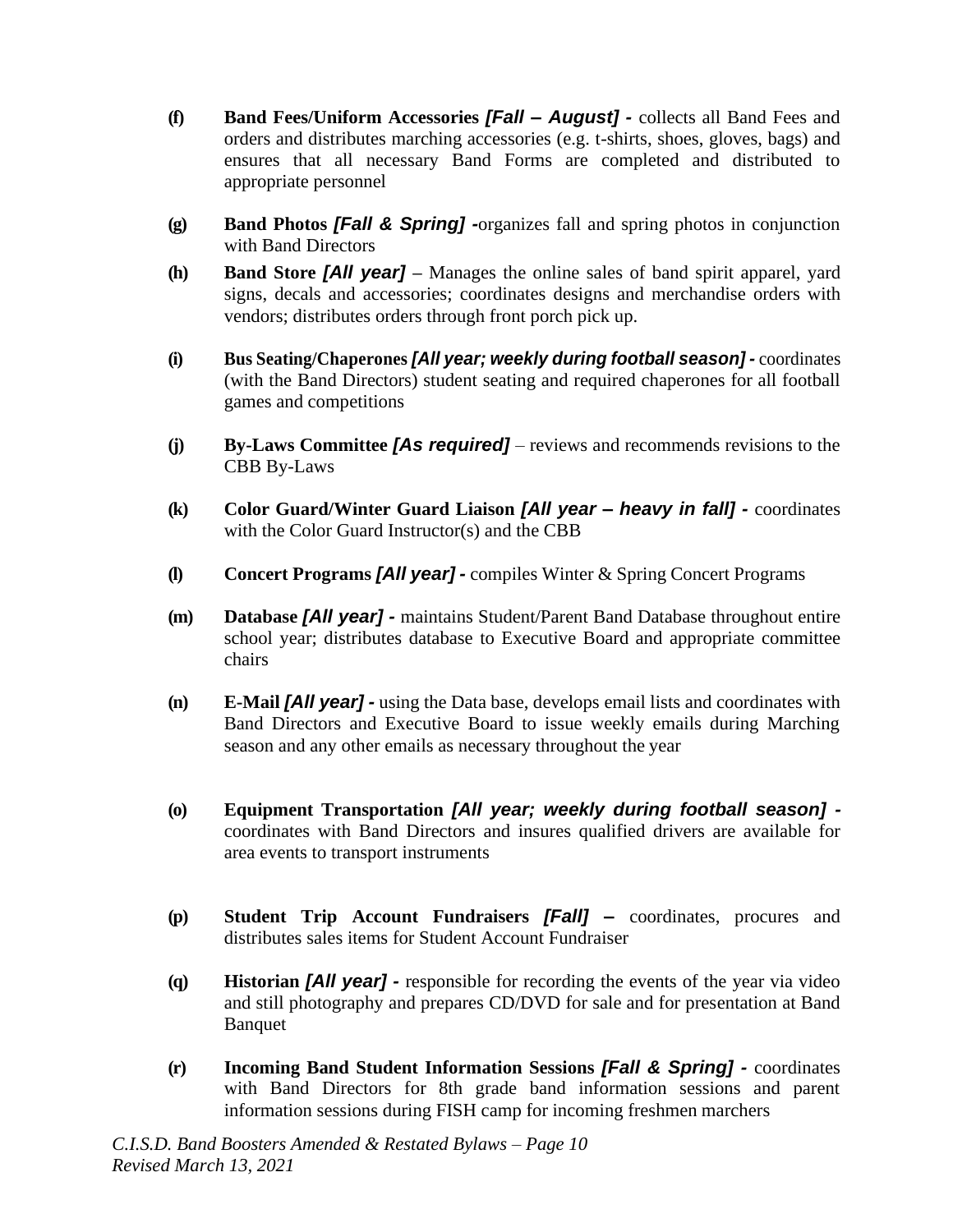- **(s) Meal Coordinator**  *[Fall] -* coordinates the purchasing and volunteers for all meals during the football season
- **(t) Nominating Committee** *[Spring] –* (chaired by the Parliamentarian) handles the interview, selection and recommendation of the slate of officers for presentation to the membership for vote in May of each year – also recommends committee chairmen for the following year to the Executive Board
- **(u) Parent Demonstration/Social** *[Fall - August]* **–** organizes the Family Social following the Parent Demonstration
- **(v) Publicity** *[All year] -* responsible for communicating to the news media and CISD Communications Director any events or activities of interest involving the Carroll Band program(s) and CBB activities
- **(w) Scholarship** *[Spring] -* (chaired by the Parliamentarian); selects the recipient(s) of the Robbie Hewitt and Ron Behrends Music Scholarships; is composed of the Band Director, one Carroll Senior High School Counselor, and two (2) Band Booster parents
- **(x) Senior Recognition Night** *[Fall] -* coordinates with Band Director and handles all activities of Senior Recognition Night (at the designated football game) including sending invitations to parents
- **(y) Skybox Fundraiser** *[Fall]*  coordinates the silent auction with CISD if the Skybox at Dragon Stadium is made available to CBB during football season as a General/Student Fundraising activity and organizes dinner for the winners of the auction
- **(z) Special Trips** *[Any time] -* coordinates any special student trips decided by Band **Directors**
- **(aa) Spring Trip** *[All year] -* works with Band Directors to plan band trips; duties may include researching options (accommodations, activities, transportation etc.), mail outs and correspondence to students and parents, enlisting chaperones, preparing itineraries, rooming and bus assignments
- **(bb) Student Refreshments/Football** *[Fall – football] -* provides football game night refreshments, including water, drinks and snacks
- **(cc) Student Refreshments/Other** *[All year]* provides water, drinks, snacks or meals, and refreshments for competitions and some other away-from-home functions
- **(dd) UIL/TMEA Competitions** *[Fall & Spring]* works in conjunction with Band Directors to process paperwork for the following contest: UIL Marching Band, UIL Concert, TMEA All-Region/All-Area/All-State and UIL Solo and Ensemble including student registrations, competition registrations, waivers, accompanists,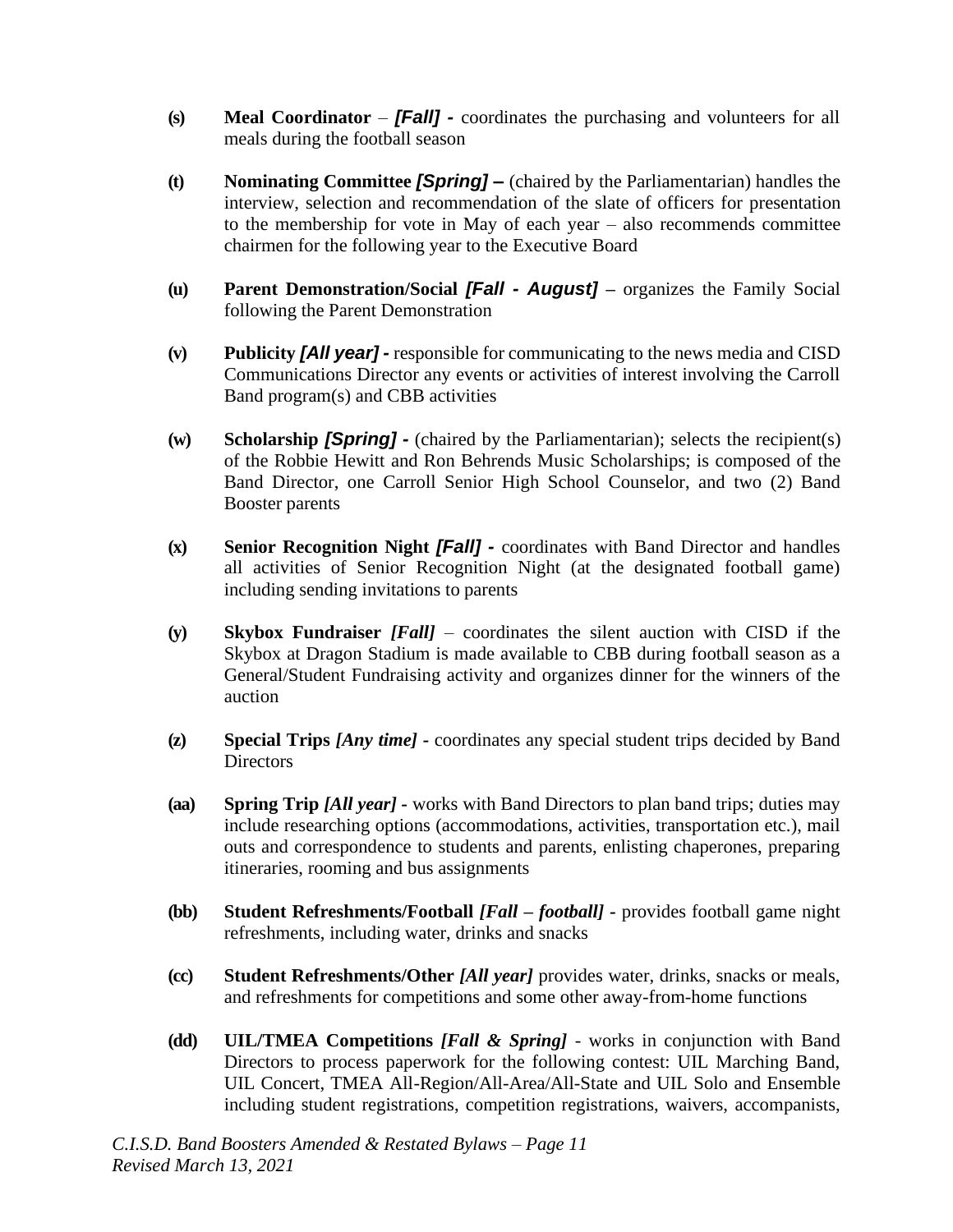etc. as needed

- **(ee) Uniforms** *[All year]* measures students, distributes, maintains and collects uniforms (continues on a year round basis as necessary)
- **(ff) Volunteer Coordinator** *[All year]* organizes volunteer sign-ups at events early in the school year; distributes volunteer names and phone numbers to the appropriate Committee Chairs/Coordinators; helps schedule volunteers as needed during the year

## **ARTICLE VIII – FISCAL ACTIVITIES**

**8.01 Fiscal Year.** The Fiscal and tax year shall be July first through June thirtieth.

**8.02 Audits.** The financial records shall be reviewed annually by the Audit Committee within 180 days of the end of the fiscal year and presented to the Executive Board. The results shall be made available to the general membership at the next general meeting. A review may be requested at any other time by a simple majority of the Executive Board.

**8.03 Budget Committee.** The Budget Committee shall be chaired by the President and comprised of the First Vice President (Fundraising), Treasurer, and other Board Members as requested by the President. The high school band directors shall participate in an advisory capacity as non-voting members. The committee shall prepare, approve, and present a proposed budget for the following fiscal year to the Executive Board no later than 30 days prior to the regularly scheduled annual membership meeting in May or June of each year. Following Executive Board approval, the budget will be presented to the general membership for approval at the regularly scheduled June meeting.

#### **8.04 Disbursements**

- **(a) Budgeted Disbursements**. Disbursements approved in the annual budget will not require further approvals.
- **(b) Signatures.** All disbursements from the CBB accounts in excess of \$500 shall require two authorized signatures of unrelated individuals, one of which must always be the Treasurer. Officers authorized to sign on accounts for the CBB are the President, Vice President(s), and Treasurer.
- **(c) Unbudgeted disbursements under \$500**  Unbudgeted disbursements of less than \$500 which are not specifically covered in the annual budget may be authorized by the President, providing funds are available.
- *(d)* **Unbudgeted disbursements over \$500 but less than \$1,500**  Unbudgeted disbursements in excess of \$500 but less than \$1,500 must be authorized in advance by a majority vote of the Executive Board, which authorization may be obtained by an electronic vote of the Executive Board*.*